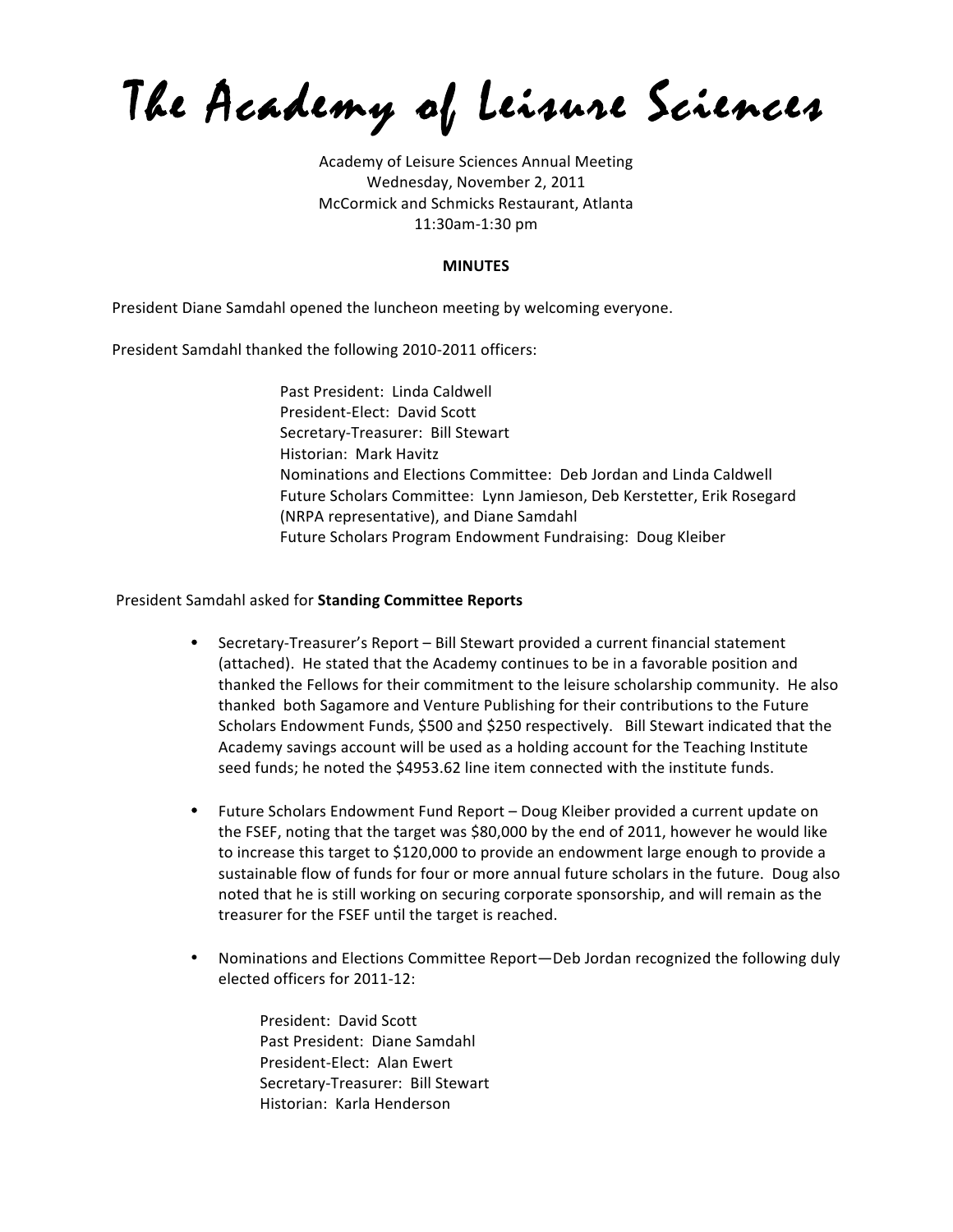• ALS Future Scholar's Committee – Diane Samdahl noted this meeting as the 20<sup>th</sup> anniversary of the first Future Scholar progam. Diane recognized Ingrid Schneider as being one of the first Future Scholars who is now being inducted into the Academy. Diane thanked the 2011 Future Scholar's Committee of Lynn Jamieson, Deb Kerstetter, and Erik Rosegard (from the Education Network).

Recognition of 2011 Lucille and Derby Dustin Future Scholars:

Jenny Roemer (Colorado State University, supported by Jerry Vaske)

Emily Pomeranz (Oregon State, supported by Mark Needham)

President Samdahl recognized the newly appointed Future Scholar's Committee for 2012: Ingrid Schneider, Deb Kerstetter, and Diane Samdahl (administrator)

#### President Samdahl then introduced the Academy Old and New Business

- The status of the ALS website was provided. Ed Jackson was a longtime force behind the maintenance of the website. When he retired, this function disappeared. Tony Tinsley fortunately has taken over this function and has volunteered to reconstruct the website after its crash of last year. The loss of the website has been impetus to review the state of the Academy's records, including membership lists, year of induction, current position, and so forth. Diane urged all Fellows to review the website (http://academyofleisuresciences,com ), and provide Tony Tinsley (tinsley@siu.edu ) with any updates on their biosketches.
- President Samdahl also recognized that the ALS constitution indicates that all active members can vote, and that a quorum is defined as  $1/3$  of all active members. President Samdahl noted that the term "active" is not defined in the Constitution, and this is problematic when calculating the quorum. She indicated that she will propose a change to the Constitution to define Active as Fellows who pay the annual dues; members who do not pay dues would be classified as Honorary. Retired Fellows who wish to remain active would pay a reduced annual membership fee.
- Approval of the 2012 Nominations Committee of Deb Jordan, Kim Shinew, and Diane Samdahl – Larry Allen moved that the nominations committee be approved, Bill Stewart seconded the motion. Motion unanimously passed.
- Approval of motion to change the constitution, referred to as "PROPOSAL A Constitution revision proposed by Dustin-Henderson-Scott." Bill Stewart facilitated the voting process for this motion. The proposal calls for expanding the membership of the Academy to include other scholars and/or educators committed to the intellectual advancement of our field (see attached PROPOSAL A). This requires specific changes to the constitution. The major effect of these changes is to open up the membership to non-Fellows. Members and Fellows would be allowed to hold office. This proposal, discussion, and voting was conducted both online and during the business meeting, and requires approval by 2/3 of the membership (see attached text of email as the call for votes). An additional proposal, with the similar objectives of opening membership of ALS, was also presented and discussed via the same process, and is referred to as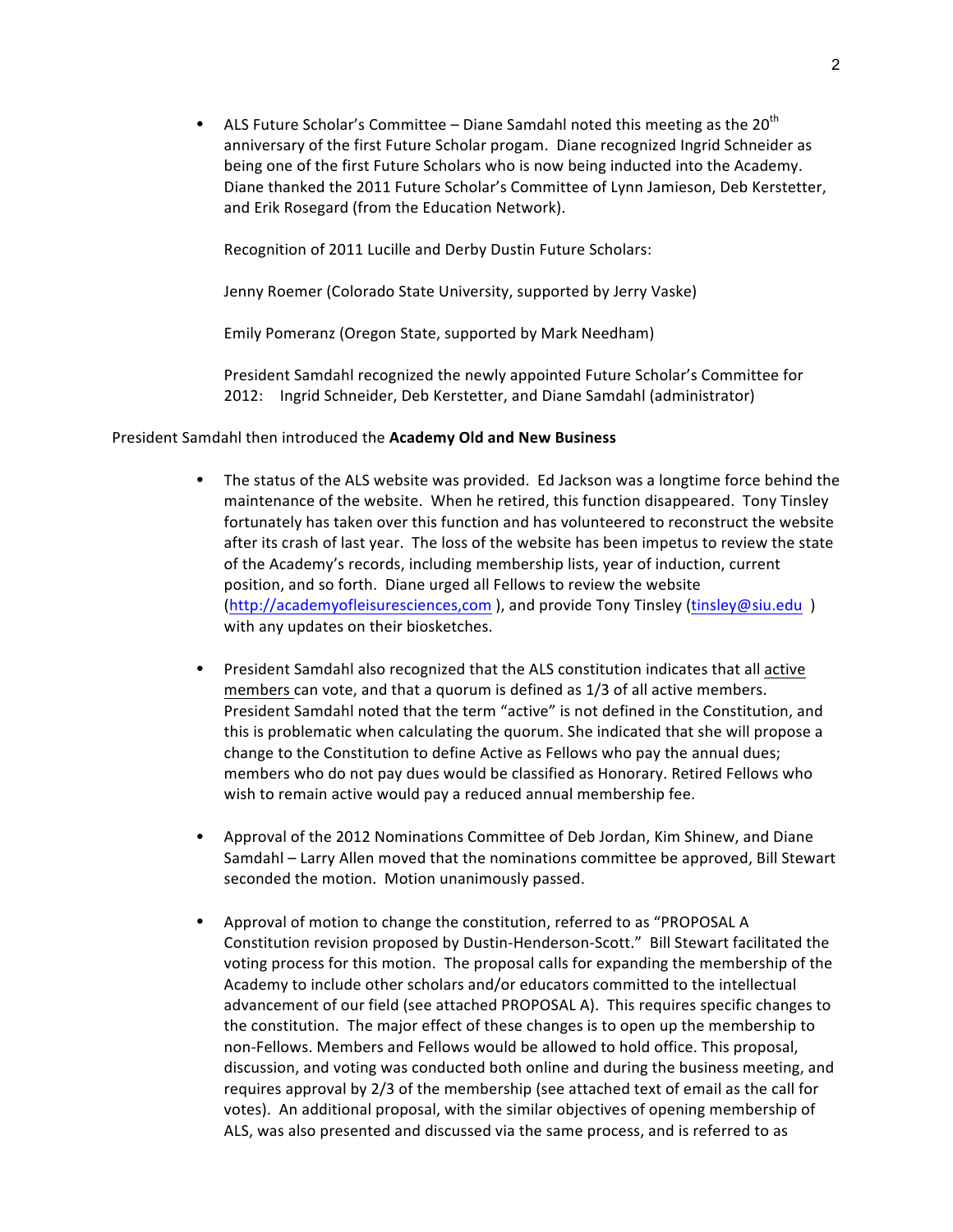"PROPOSAL B--New association proposed by Samdahl" (see attached PROPOSAL B). As per Roberts Rules of Order, if PROPOSAL A passes, PROPOSAL B will be withdrawn. Bill Stewart appreciated the seriousness in which members voiced opinions via the online discussion regarding the proposal to change the constitution. He read the vote tallies on PROPOSAL A: 45 yes votes, 14 no votes, and 1 abstain, for a total of 60 Fellows voting. Because Proposal A passed, the vote for Proposal B was not revealed.

Induction of New Fellows

Marcia Carter, Western Illinois University (introduced by Jean Keller) Karen Fox, University of Alberta (introduced by Karla Henderson) Bryan McCormick, Indiana University (introduced by John Dattilo) Ingrid Schneider, University of Minnesota (introduced by Kim Shinew) Jerry Singleton, Dalhousie University (introduced by Stuart Schleien)

Induction of New Officers

## **New President's Statement**

President David Scott thanked the Past-President Diane Samdahl and other officers for their service this past year. President Scott asked for a show of hands of any founding members, and recognized Joe Bannon in the audience. He welcomed the Future Scholars, and stated there would be a number of changes occurring with the ALS this year, indicated a transition team has already been established, and encouraged all members to participate in the coming new phase of the Academy.

## **Adjournment**

# The 2011 Future Scholars

**Jenny Roemer** (Colorado State University, supported by Jerry Vaske) grew up in Sarasota, Florida before moving to Colorado to attend Colorado State University in 2006. After completing her undergraduate degree in 2010, Jenny remained at CSU to pursue her master's degree in Human Dimensions of Natural Resources. Her current research interests address the emotional dimension of human-wildlife interactions, and she is also studying visitor satisfaction using data collected from various National Park Service (NPS) units. During the summer, Jenny has worked as an interpretive ranger for the NPS at Grand Teton National Park in Wyoming. Contact: jmroemer@rams.colostate.edu

**Emily Pomeranz** (Oregon State, supported by Mark Needham): Emily received her B.S. in Recreation Resource Management and History from the University of Wisconsin-Madison. She is currently working on her M.S. in the Department of Forest Ecosystems and Society at OSU where her thesis research explores the attitudes and perceptions of commercial guides and outfitters, government agency personnel, and local residents toward voluntary collaborative codes of conduct and standards for tourism management in the Tracy Arm-Fords Terror Wilderness in southeast Alaska. In the future she would like to further study collaboration as a managerial tool for addressing recreation and tourism issues faced by gateway and natural resource-dependent communities. Contact emily.pomeranz@gmail.com